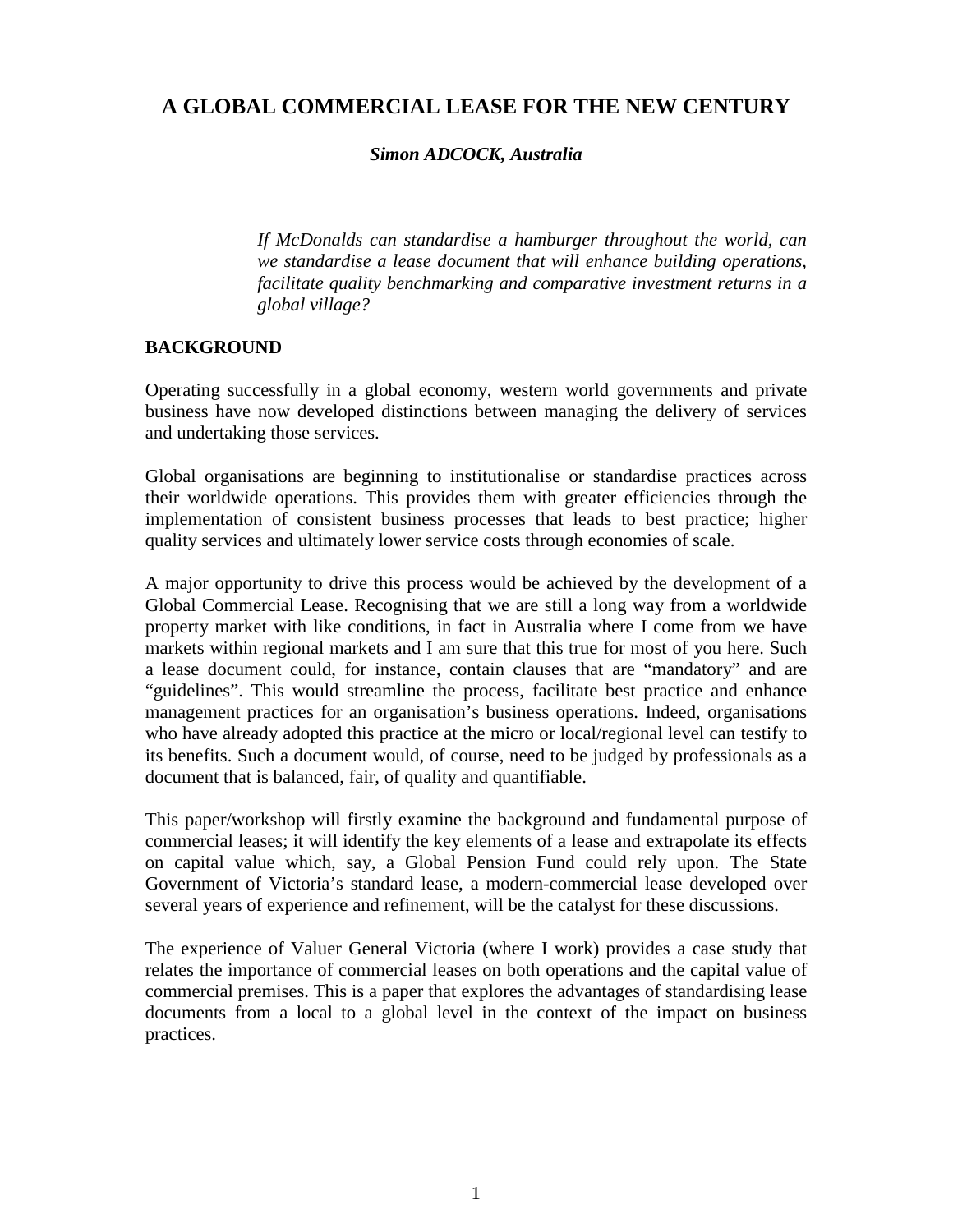## **PART 1 – HISTORY OF COMMERCIAL LEASES**

In the ruins of ancient Pompeii there is much evidence of shops, including roadside take-aways. I suggest that the concept of commercial leases began during (or even before) ancient Chinese times – perhaps it was this somewhat advanced mercantile development and the establishment of retail stores by merchants combined with the Chinese acute sense of business that got it all going. All we know is that there seems to have always been differences of opinion between tenants and landlords over lease terms and the level of rental which should be paid. Leases have developed from probably what were simple agreements to what is now often seen as complex and difficult documentation developed by the legal fraternity. Many would argue that this has served to make life more difficult for the parties involved rather than simpler – particularly the valuer or appraiser who undertakes an assessment during a rental dispute.

Supply of and demand for commercial premises has often dictated the level of bargaining which each party has entered into during the phase of lease negotiations. Through the centuries such disputes have caused a rift between the parties.

However, the modern commercial lease fundamentally aims to bring a level of certainty and to reduce the risk factors associated with landlord and tenant perceptions in relation to reality. A quality lease document can therefore greatly enhance certainty for both investors in terms of returns and for tenants in terms of tenure and budget. In addition, because both parties understand precisely where they stand, synergies and good business relations can be created in the business community.

## **PART 2 – GLOBALISATION OF UNDERTAKING SERVICES**

The development and growth of international global pension funds, multi-national companies, property outsourcing service providers, in addition to advancements in technology are impacting dramatically on day-to-day business activities. Globalisation has developed to a level where the development of a global commercial lease is inevitable and in fact desirable in order for the real estate market to continue to attract capital funding.

PricewaterhouseCoopers (PwC) is a leading global property outsourcing service provider who already manages the Australian government's extensive international owned real estate portfolio. This comprises embassies, Head of Mission residences, staff residences and commercial property in about 60 countries. PwC recently won the mandate to manage National Australia's Bank \$US1.7 billion international real estate portfolio. This portfolio covers in excess of 2,600 properties across a number of countries.

Mr Terry Weber, partner of PwC in Australia recently stated "in an increasing global economy, businesses want consistent processes, reporting and performance standards, where ever they do business, and our global reach means we can deliver that. In the UK we will mirror the service delivery standards already established for National Australia Bank in Australia, so a common global performance framework can be established."<sup>1</sup>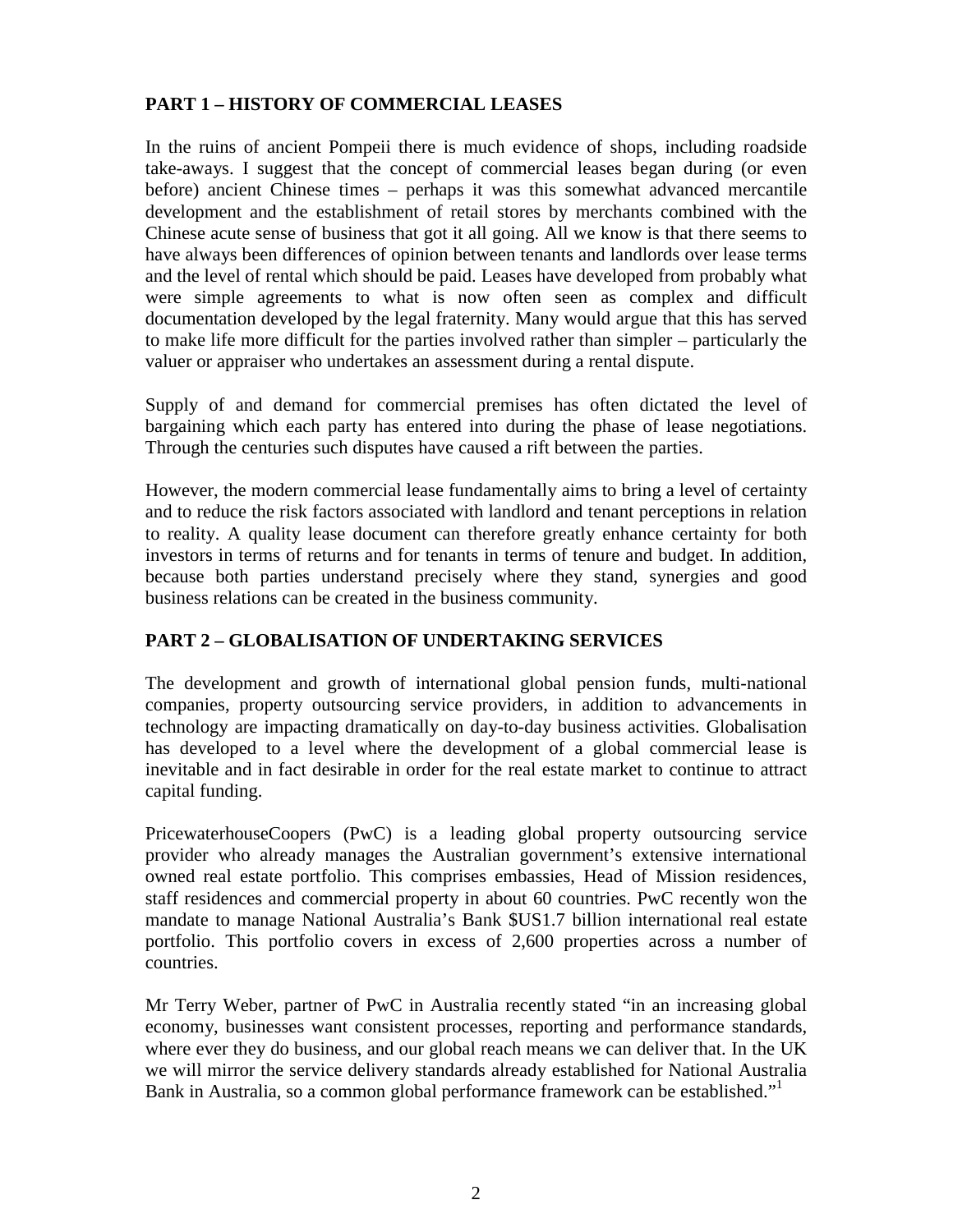The National Bank recognised the benefits that standardising the management of its Australian real estate portfolio of about 1,200 properties achieved and wanted to bring the same benefits of savings and efficiencies globally.

One of the key "planks" of this development would be greatly enhanced with the standardisation that would come from a Global Lease.

The concept of globalisation and its importance is further emphasised by the former United States President, Bill Clinton, at an APEC meeting held in Singapore in November 2000. Mr. Clinton said "Globalisation brought great benefits to Asia and the world." He added, "it also requires strong safety nets, more quality education, antipoverty efforts, labour and environmental standards so people believe globalisation is leading not to a race to the bottom but to a higher standard for all."  $2^{\circ}$ 

I am of the opinion that a Global Commercial Lease will bring higher standards and accountability for both landlord and tenant.

As the business elite of the world can now easily travel across borders, switch languages and enjoy enhanced mobility and flexibility through technology, the drive to obtain profits and provide client services throughout the world can greatly accelerate. An executive research consultant in Europe recently reported that 40 of Europe's biggest 200 companies are now run by non-native Chief Executives. Globalisation is truly with us.

Globalisation and the quest to sharpen one's competitive edge has lead to business process outsourcing (BPO) and in 1998, PwC sponsored a major research paper into the level of outsourcing in practice. A total of 304 companies, headquarters in 14 countries, participated in the study. These companies ranged in size from \$US 1 billion to over \$US 50 billion in revenues (or assets). On average each company had about \$US 5 billion in revenues and 17,200 employees. Most of the companies, (78%) had significant international operations and many (63%) had outsourced one or more of their business processes.

Furthermore, in the non-core functions identified in this research paper, it was established that generally companies are outsourcing those business processes that are not core to their fundamental business operations. The following tables indicate those most frequently outsourced business processes: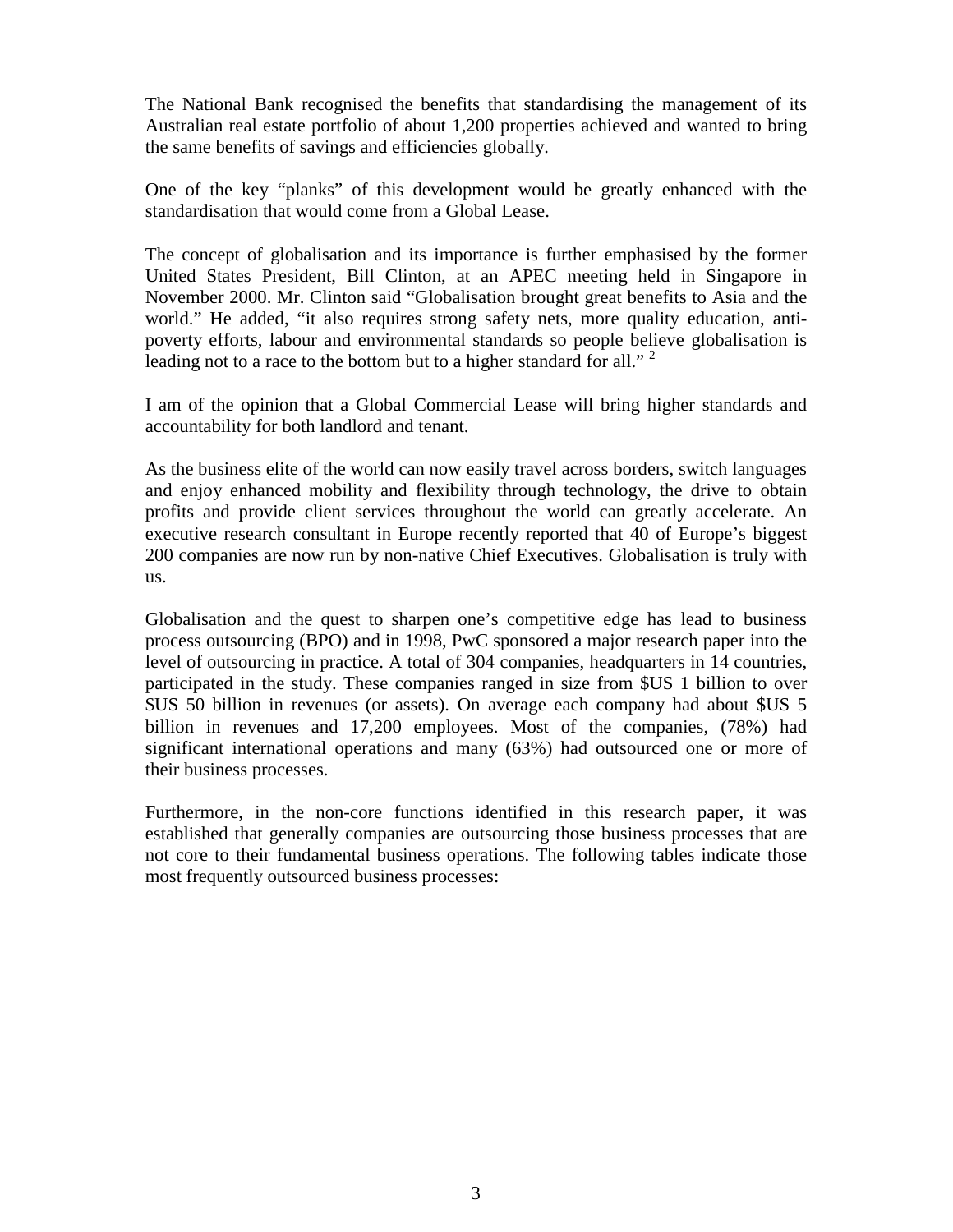| <b>Most</b> | <b>Frequently</b>             | <i><b>Outsourced</b></i> |
|-------------|-------------------------------|--------------------------|
|             | <b>Processes in Australia</b> |                          |

- **1. tax compliance 39% 1. payroll 37%**
- 
- 
- **4. human resources 33% 4. tax compliance 26%**
- **5. claims administration 28% 5. claims administration 24%**
- *6. real estate 22%*

*Most Frequently Outsourced Processes Internationally*

- 
- **2. internal auditing 39% 2. benefits management 33%**
- **3. payroll 33% 3. real estate 32%**
	-
	-

**Source:** Global Top Decision-Makers Study on Business Processing Outsourcing, September 1998, PricewaterhouseCoopers.

At the time of the survey real estate outsourcing rated sixth in Australia as an activity most frequently outsourced – given recent developments, this trend is changing. The following graph indicates those countries where real estate outsourcing actually ranks in the top five.



**Source:** Global Top Decision-Makers Study on Business Processing Outsourcing, September 1998, PricewaterhouseCoopers.

Interestingly, real estate is the business function most frequently mentioned by executives as being non-core to their business operations.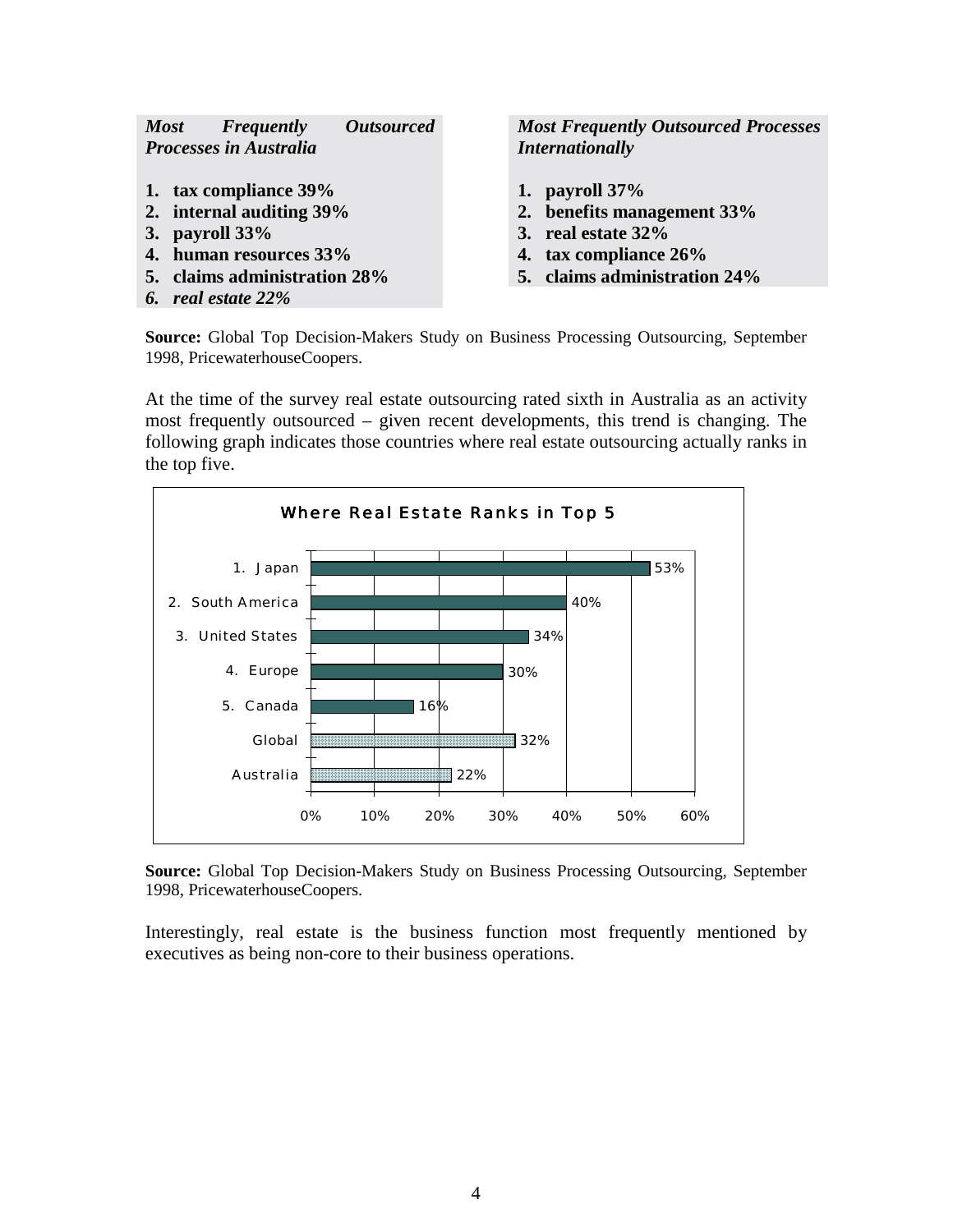

**Source**: Global Top Decision-Makers Study on Business Processing Outsourcing, September 1998, PricewaterhouseCoopers.

Top decisions maker's worldwide see a range of strategic benefits from their BPO operations. Although ranking varies from country to country, globally, these include:

- 1. Improving service quality
- 2. Access to advanced technology
- 3. Revenue enhancements
- 4. Maintain competitive edge
- 5. Increased shareholder value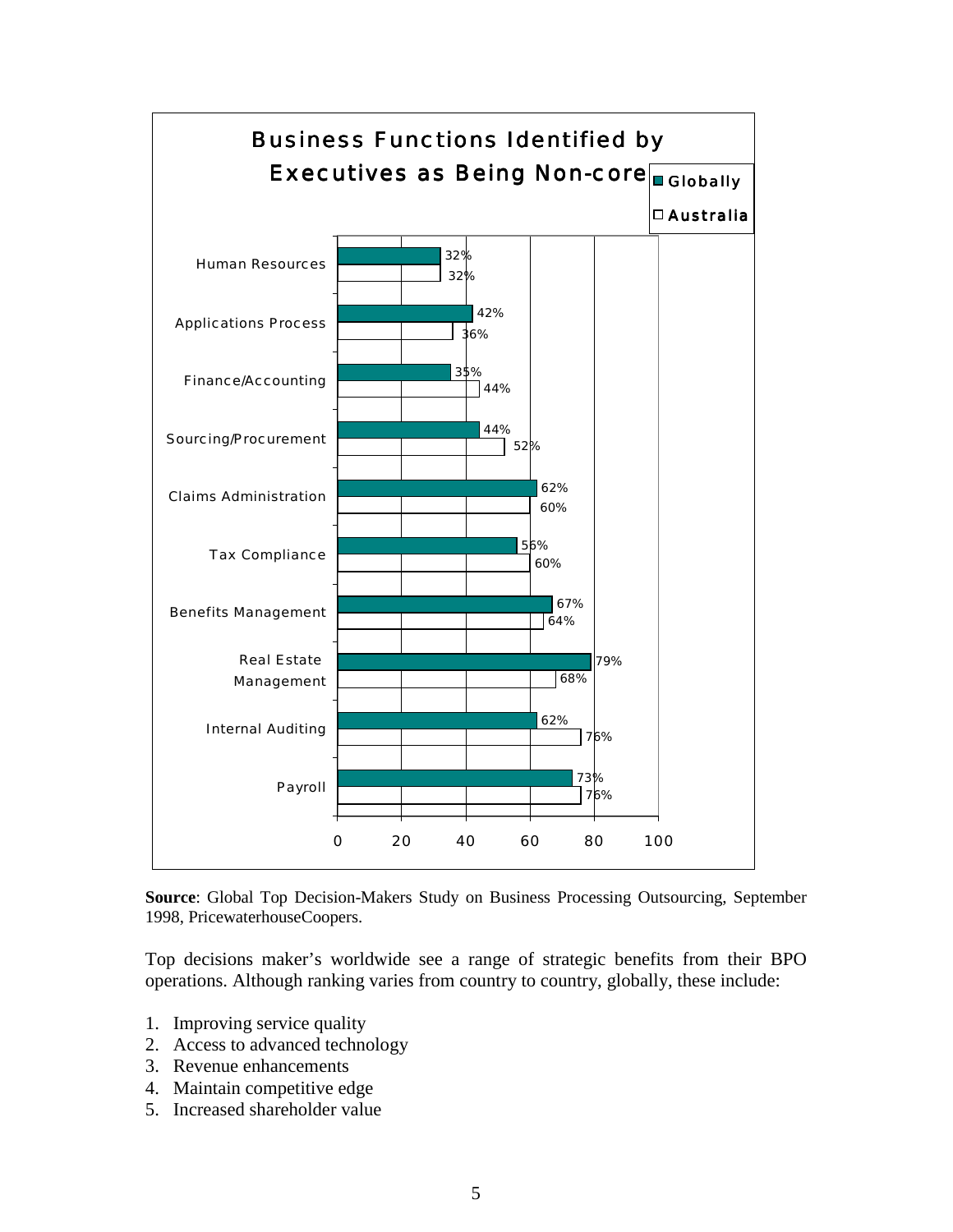

**Source**: Global Top Decision-Makers Study on Business Processing Outsourcing, September 1998, PricewaterhouseCoopers.

In addition to improving the quality of service, these benefits translate to:

- 1. Achieving costs reduction
- 2. Allowing them to focus on their company's core business
- 3. Making continuous improvements of process
- 4. Achieving world class standards/benchmarks.

BPO would be greatly enhanced by the development of a Global Commercial Lease. It would enable an accurate understanding of the company's real costs and for true benchmarking to be undertaken – truly strategic benefits.

## **PART 3 – INGREDIENTS OF A "GLOBAL COMEMRCIAL LEASE" WHICH IS RELATED TO THE SIZE OF THE TENANCY**

Landlords and Tenants fundamentally want to limit the areas of risk, which lease documents often present. This level of risk can be reduced and business practices enhanced by the development of mandatory and guidelined conditions, which would form the Global Commercial Lease. Noting the idiosyncrasies, complexities and compliance with an individual country's laws is essential.

Markets in Melbourne, Australia where I operate, obviously differ from London. Perhaps the philosophies are not too different but local market forces sometimes do not lend themselves to structure a lease the same way we do in Melbourne. Obviously, new and emerging markets such as Port Moresby in Papua New Guinea are different again as are other older, and culturally diverse markets in places like India and China.

### **3.1 Mandatory Items – in Global Commercial Lease**

Despite all of these differences there are, however, several items that could form the mandatory section of a Global Commercial Lease: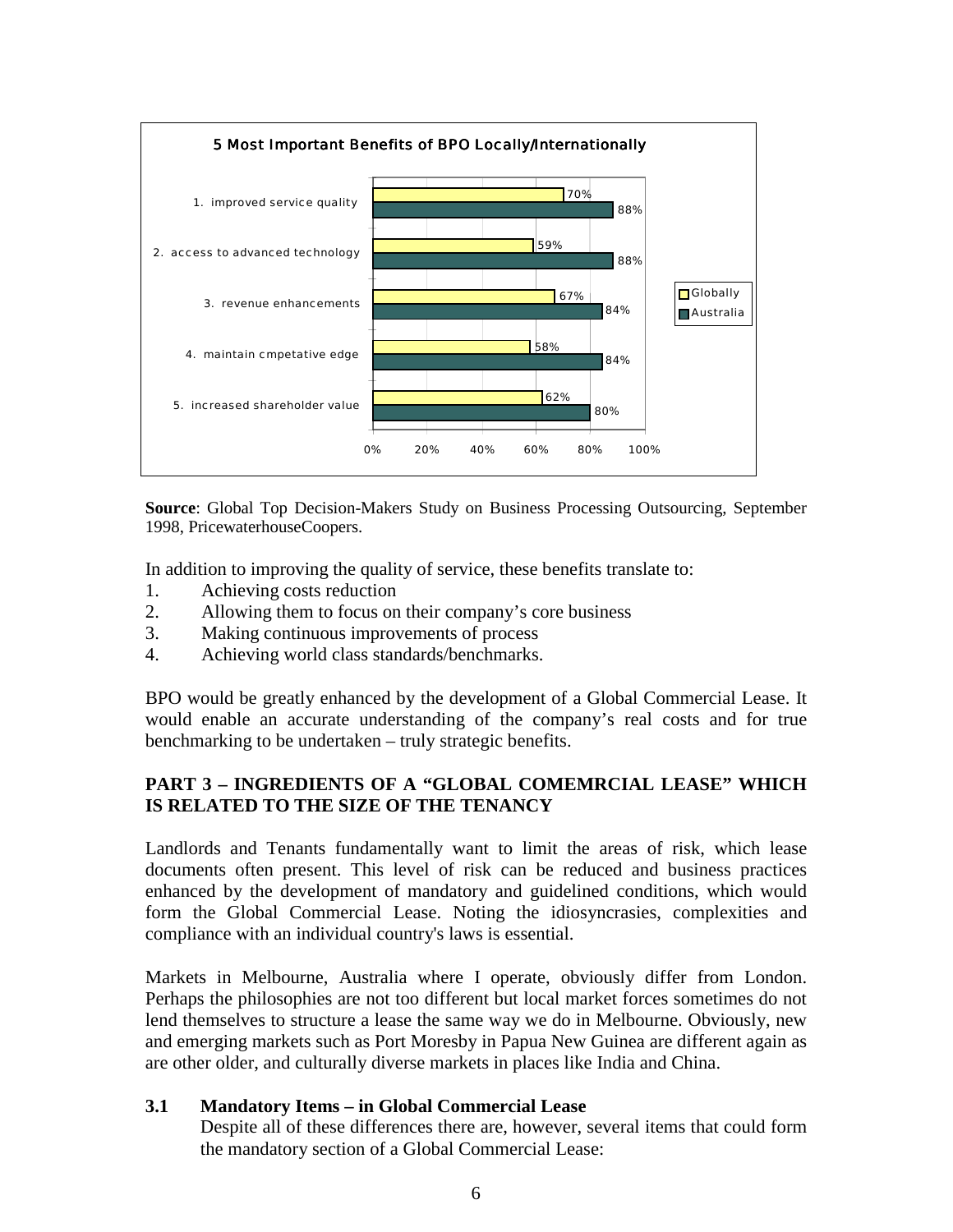### **3.1.1 Defined premises**

It is desirable for each tenant to be able to be provided with an address and the area occupied within the tenancy. International standards or methods of measurement are needed to define areas of exclusivity and areas of common use.

#### **3.1.2 Defined term of the lease**

Commencement date of lease, Occupation date and option periods go without saying.

### **3.1.3 Rental**

This is by far the most contentious item and the treatment in standard leases is considerable. A level of certainty is often sought by both parties. Yet both parties like to keep in line with market movements or close to market movements in order to maintain strategic competitiveness in the return on the property and from the payment of expenses from a business activity view point.

At strategic stages through a lease term, it is desirable to have "an open market review" which enables the levels of rent to be adjusted at what a willing tenant and a willing landlord would consider to be "open market level". Often this enables expert advice to be sought from Valuers and Appraisers.

### **3.1.4 Building Operating Costs and Expenses**

For major leases of significant size, it is desirable for an "independent audited statement of outgoings to be supplied to form the basis of such assessments. Furthermore, these outgoings should relate to the benefits, improvements and maintenance of the complex or demised premises and avoid non-related items as fuel paid for the landlord's yacht! In addition, state if the Landlord or tenant's responsibility for each expense.

How can you benchmark anything when the information is not accurate?

#### **3.1.5 Make good of the premises on departure**

In my experience every tenant makes some changes to the internal environment of the premises which has been leased. The obligations for make good need to be defined and where possible quantified in a volume of dollars.

#### **3.1.6 Use of premises**

The hours of operation and type of business or trade to be undertaken needs to be reasonably defined in order that each side's expectations can be met.

#### **3.2 Guidelines – items – in Global Commercial Lease**

Requirements which relate to specific countries and other items which a specific country or market sees as desirable.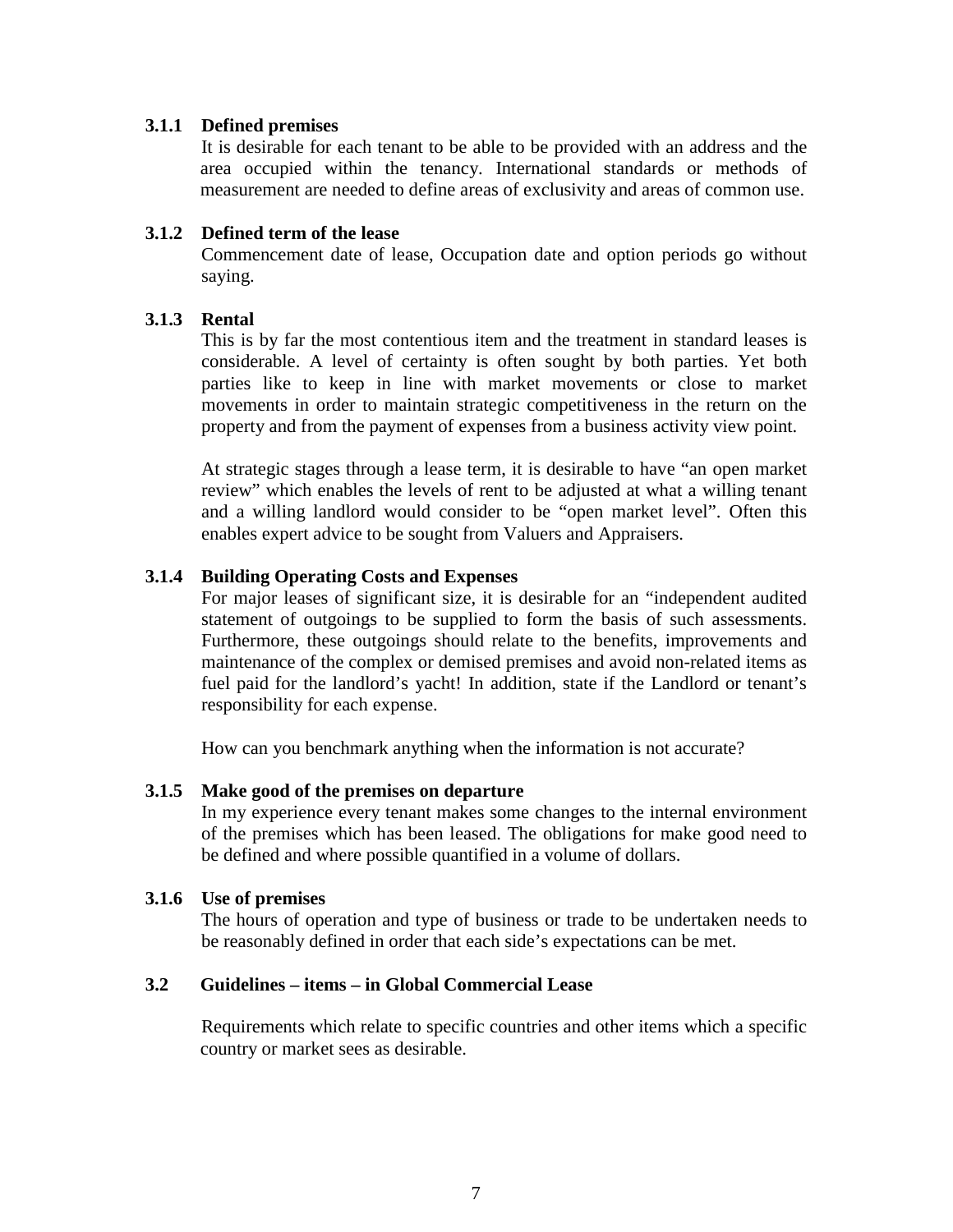### **3.2.1 Compliance with Statutes**

The compliance with statutes in each country (in Australia this is the Labour and Industry Act) often falls to various parties of the transaction. As a guide, these should be set within the lease document and not just assumed.

### **3.2.2 Warranty of Fitness of building including Machinery**

The fitness of the building in regard to plant and machinery when it comes to a capital nature, as distinct from a repair item, depends upon the economic life of the machinery. This also often has industry standards within a particular country which could be used as a guide.

### **3.2.3 Dispute Settlements**

Each market and country has its own distinct dispute settlement arrangements including jurisdictions.

### **PART 4 – BENEFITS AND CHALLENGES OF GLOBAL LEASE UPON BOTH COMPARISON/BENCHMARKING PURPOSES AND CAPITAL VALUE**

### **4.1 Benefits**

The major benefit from working towards a Global Commercial Lease will be derived from its capacity to provide quality data capable of being benchmarked across countries and in turn, enhance return rates on capital equity. This will be achieved by being able to consistently itemise costs of maintenance, rental payments and rates of growth as a unit rate of say, net lettable area, and quoted as a rate per square metre. Once this has been achieved costs can be managed by obtaining competitive quotations from the market place. In turn this will result in driving down the cost base through competitive tendering and the "bundling" of services. Bundling of services is a by-product of this activity and could, for example, be the supply of power across all properties in a number of countries by a single utility.

### **4.2 Asset Securitisation**

Asset securitisation is a complex and sophisticated financial arrangement which is often backed by commercial property. Asset securitisation tends to involve a group of properties which forms the anchor of the proposed transaction and or borrowings/mortgage.

A Global Commercial Lease which extends across the entire portfolio to be securitised would thus be of substantial benefit. Securitisation is still an evolving market and will provide an opportunity for further investigations.

### **4.3 Challengers**

The major significant impediment of a Global Commercial Lease is that many real estate markets around the world tend to operate and be dominated by local factors. Some of these are legitimate methods of operation while others are not necessarily legal (although accepted). The absence of strong commercial legal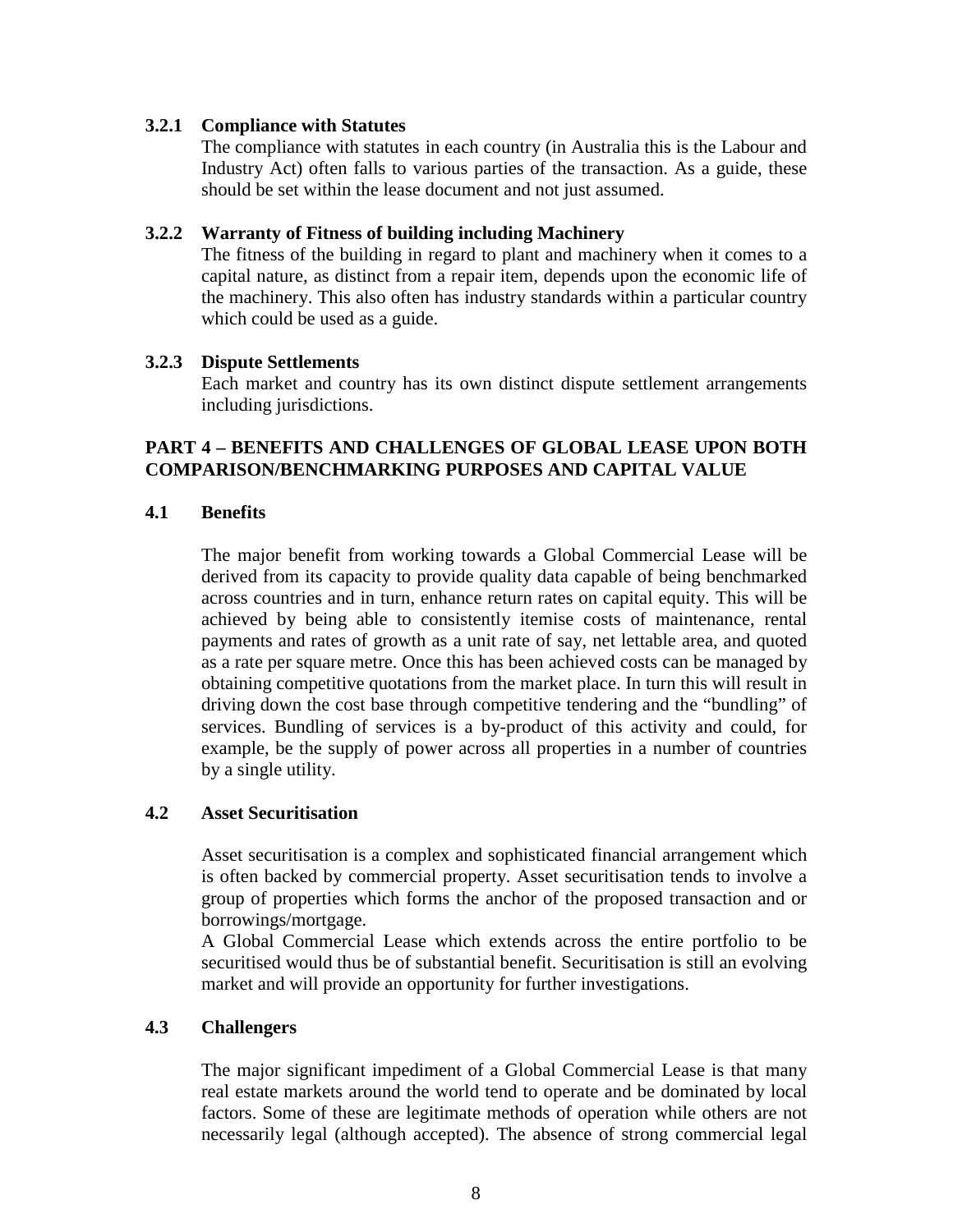protections in some countries is also a problem. These factors create idiosyncrasies and twists that will make benchmarking and other standardisation processes difficult to implement.

#### **PART 5 – CONCLUSION**

The challenge for Global Pension Funds and Global Service Providers is to develop a document which is seen as a "win-win" document for Landlords and Tenants worldwide. It must firstly establish a consistent framework as a beginning.

The State Government of Victoria's standard lease provided a catalyst in the early 1990s that as a tenant it was able to start standardising its occupancies in buildings owned by various owners. The next phase of this development requires significant larger players in the market place on a global scene.

PwC, through its work with the Australian Government and the National Bank have already begun such a process on a global scale.

#### **Disclaimer**

*I would like to draw to your attention that the views presented in this paper are my own; and should not be construed as representing those of the State Government of Victoria – Australia.*

#### **REFERENCES**

- Arthur Andersen, (Winter 1999/2000), Hospitality and Leisure Executive Report, Volume 6, Number 4, Arthur Andersen.
- Campbell, D, (November 2000), Who ya gonna Call, Financial Review Boss, November 2000, 9, pp 32-33, Sydney, John Fairfax Publications Pty Ltd.
- Crompton, C, (August/September 2000), Outsourcing: Freedom or Foe, FM Magazine, Volume 8 Number 4, pp 31-40, Melbourne, Niche Media Pty Ltd.
- Drake, Drake Business Review, Volume 14 Number 1, Australia, D & D Printing.
- Garran, R., Alford, P. (16 November 2000), Singapore deal to go 'APEC-wide', The Australian, pp. 6, Sydney.
- Global Real Estate Now, (Fall 1999), Volume V, Number 1, New York, PricewaterhouseCoopers.
- Hartcher, P. (3 November 2000), Reds and bedfellows, The Australian Financial Review, pp. 41, Melbourne.
- Krause, D.G., (1997), The Way of the Leader, Great Britain, Nicholas Brealey Publishing Limited.
- Partridge, J. (24 November 2000), Partridge: Man on a global mission, The Australian, pp. 44, Sydney.
- Matlack, C., Capell, K. (30 November 2000), Managers without borders, The Australian, pp. 40, Sydney.
- Professional Practice, (1999), Australian Property Institute API Professional Practice, 1999, pp. 11 & 243, Australia, Australian Property Institute.
- Proposed Applications and Performance Guidance Valuation of Lease Interests, International Valuation Standards, September 1999, pp. 1-11, Technical Director International Standards Committee, London.
- Real Estate Now, (1997), Pension Funds Changing Investment Strategies, Real Estate Now, New York, PricewaterhouseCoopers.